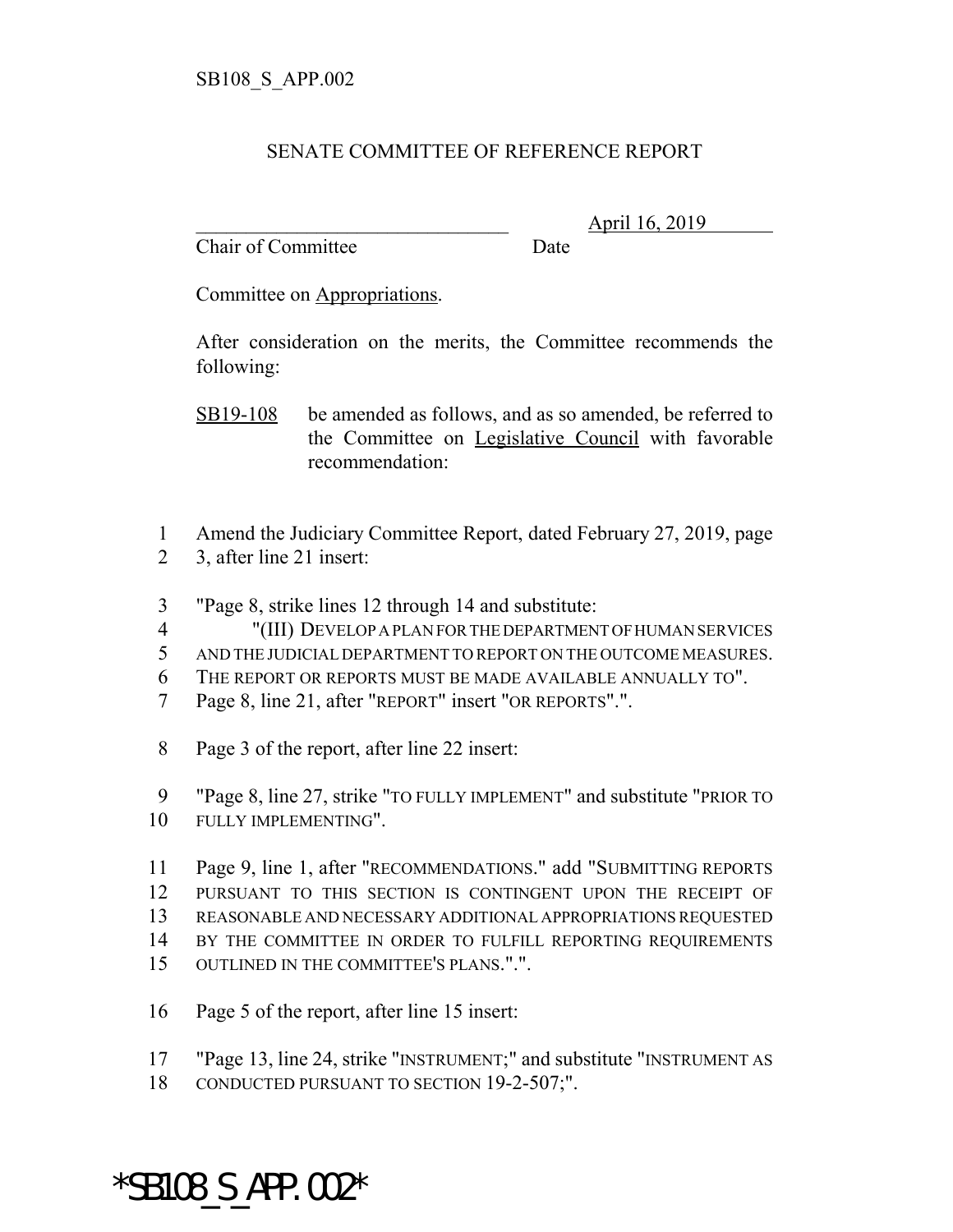Page 14, line 1, after "INVOLVEMENT." insert "THE DIVISION OF YOUTH SERVICES SHALL RECOMMEND ANY NECESSARY CHANGES TO APPROPRIATIONS THAT NEED TO BE MADE PRIOR TO FULLY IMPLEMENTING THIS SECTION'S RECOMMENDATIONS.".".

Page 5 of the report, after line 26 insert:

"Page 15, after line 19 insert:

 "(IX) BEFORE JANUARY 1, 2021, TO DEVELOP A SYSTEM OF GRADUATED RESPONSES AND REWARDS TO GUIDE PAROLE OFFICERS IN DETERMINING HOW BEST TO MOTIVATE POSITIVE JUVENILE BEHAVIOR CHANGE AND THE APPROPRIATE RESPONSE TO A VIOLATION OF TERMS AND CONDITIONS OF JUVENILE PAROLE. GRADUATED RESPONSES MEANS AN ACCOUNTABILITY-BASED SERIES OF SANCTIONS AND SERVICES DESIGNED TO RESPOND TO A JUVENILE'S VIOLATION OF PAROLE QUICKLY, CONSISTENTLY, AND PROPORTIONALLY AND INCENTIVES TO MOTIVATE POSITIVE BEHAVIOR CHANGE AND SUCCESSFUL COMPLETION OF PAROLE AND HIS OR HER REENTRY AND TREATMENT GOALS.".".

 Page 10 of the report, line 17 , strike "24-20-601."." and substitute "24- 20-601.

 **SECTION 32. Appropriation.** (1) For the 2019-20 state fiscal year, \$68,598 is appropriated to the judicial department. This appropriation is from the general fund and is based on an assumption that the department will require an additional 0.8 FTE. To implement this act, the department may use this appropriation for probation programs.

 (2) For the 2019-20 state fiscal year, \$500,000 is appropriated to the department of human services for use by the division of youth services. This appropriation is from the general fund. To implement this act, the division may use this appropriation for personal services related to administration.

 (3) For the 2019-20 state fiscal year, \$6,315 is appropriated to the legislative department. This appropriation is from the general fund. To implement this act, the department may use this appropriation for the general assembly.".

Renumber succeeding sections accordingly.

Page 10 of report, after line 25 insert:

## \*SB108 S APP.002\*  $-2$ -